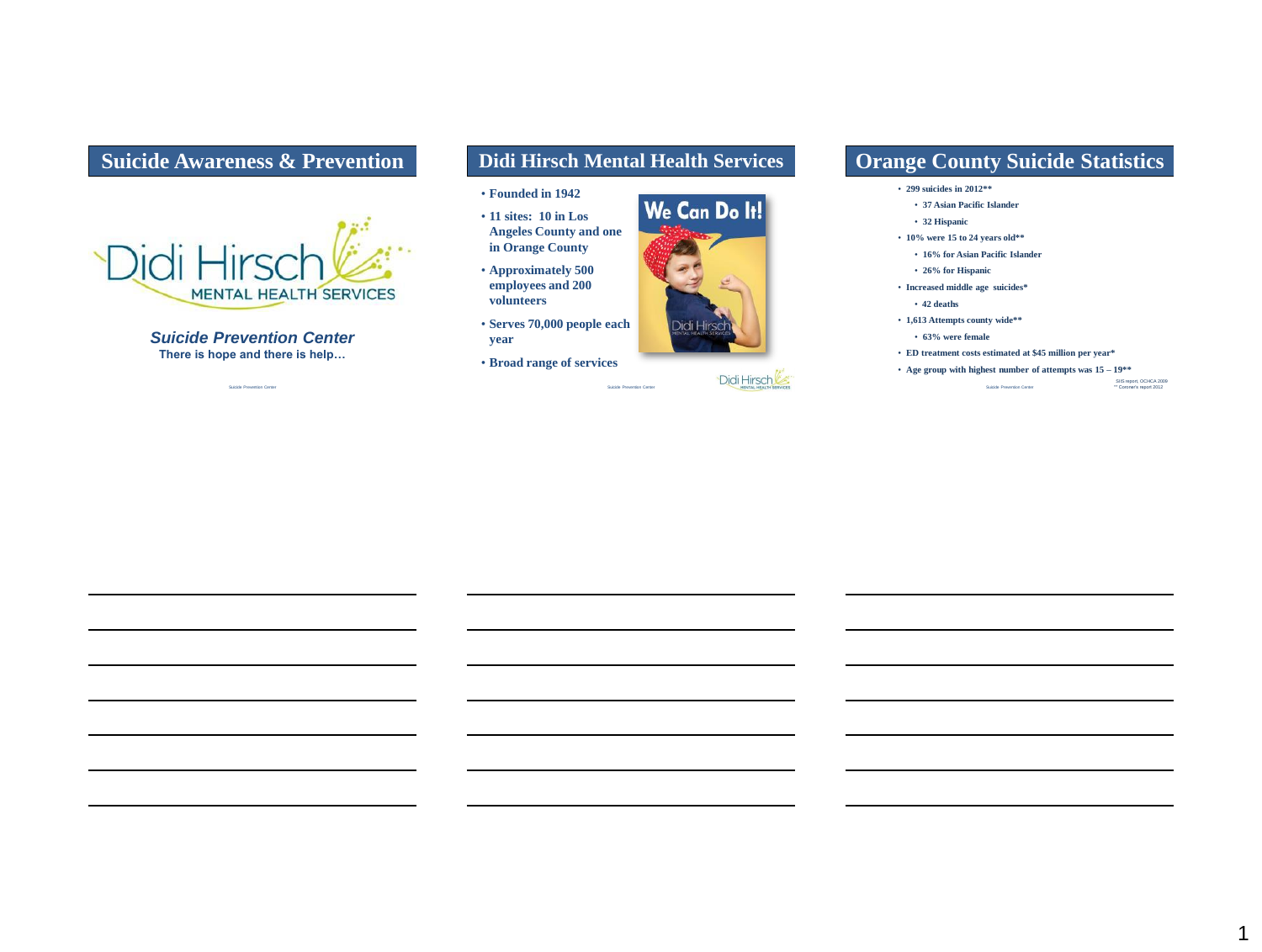### **SPC Suicide Crisis Hotline**





• **Korean and Vietnamese speaking counselors 6:30 pm to 12:30 am**

• **Crisis Chat (national network)** • **Crisis Text (Deaf and hard-of-Hearing)** • **National Suicide Prevention Lifeline** • **Disaster Distress Helpline Core Regional Center for calls and texts (English/Spanish)**

• **60000+ calls/chats/texts annually**

• **Three-Tiered Follow-Up Program**

• **Accredited by AAS and CONTACT USA**



**Why people reach out:**

**Ambivalence**



### **SPC Suicide Crisis Hotline**



Suicide Prevention Center

Suicide Prevention Center



# **Orange County Demographics**



2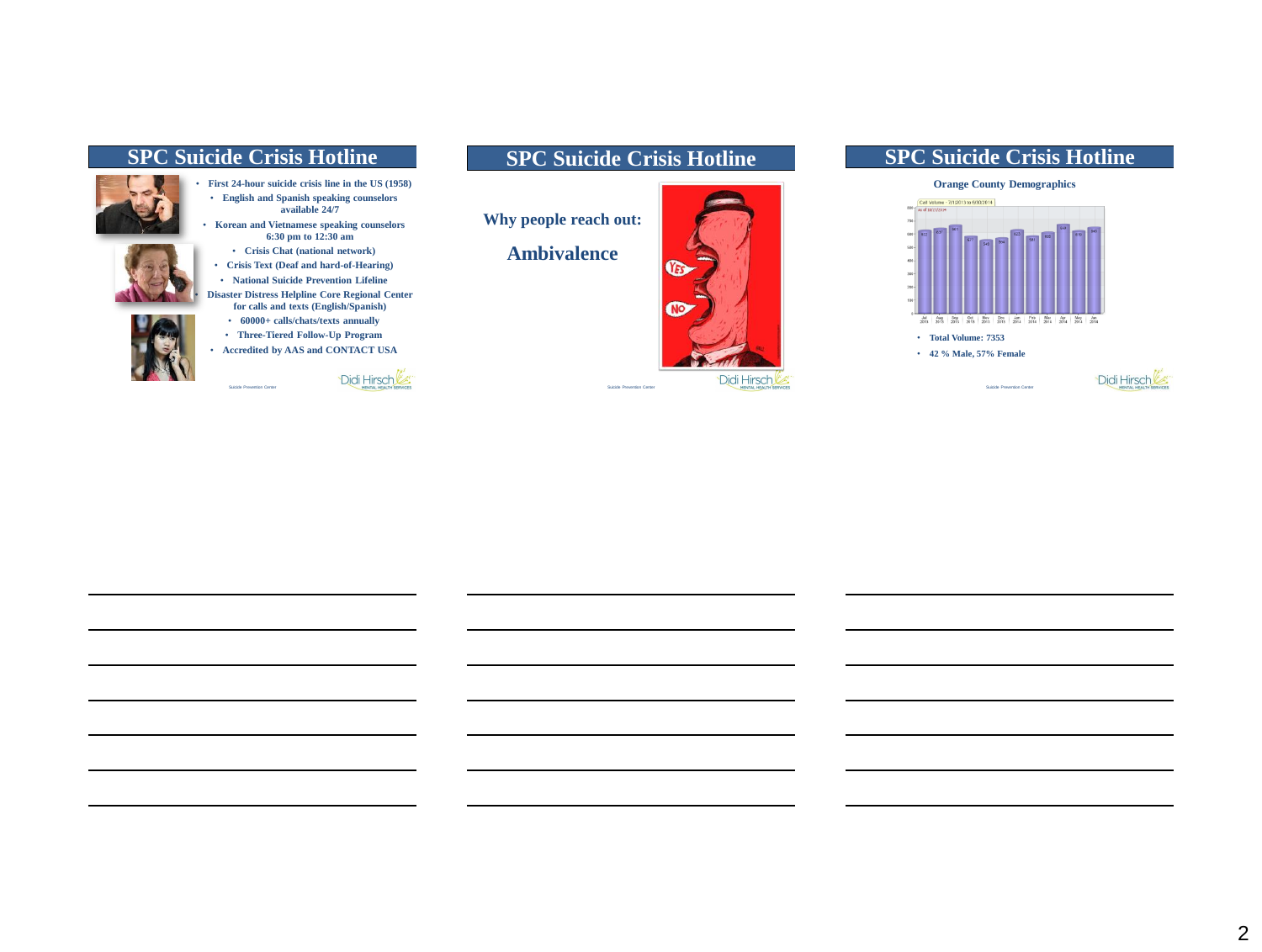

#### **SPC Suicide Crisis Hotline**

#### **Orange County Demographics**



#### **SPC Suicide Crisis Hotline**

**Orange County Demographics**

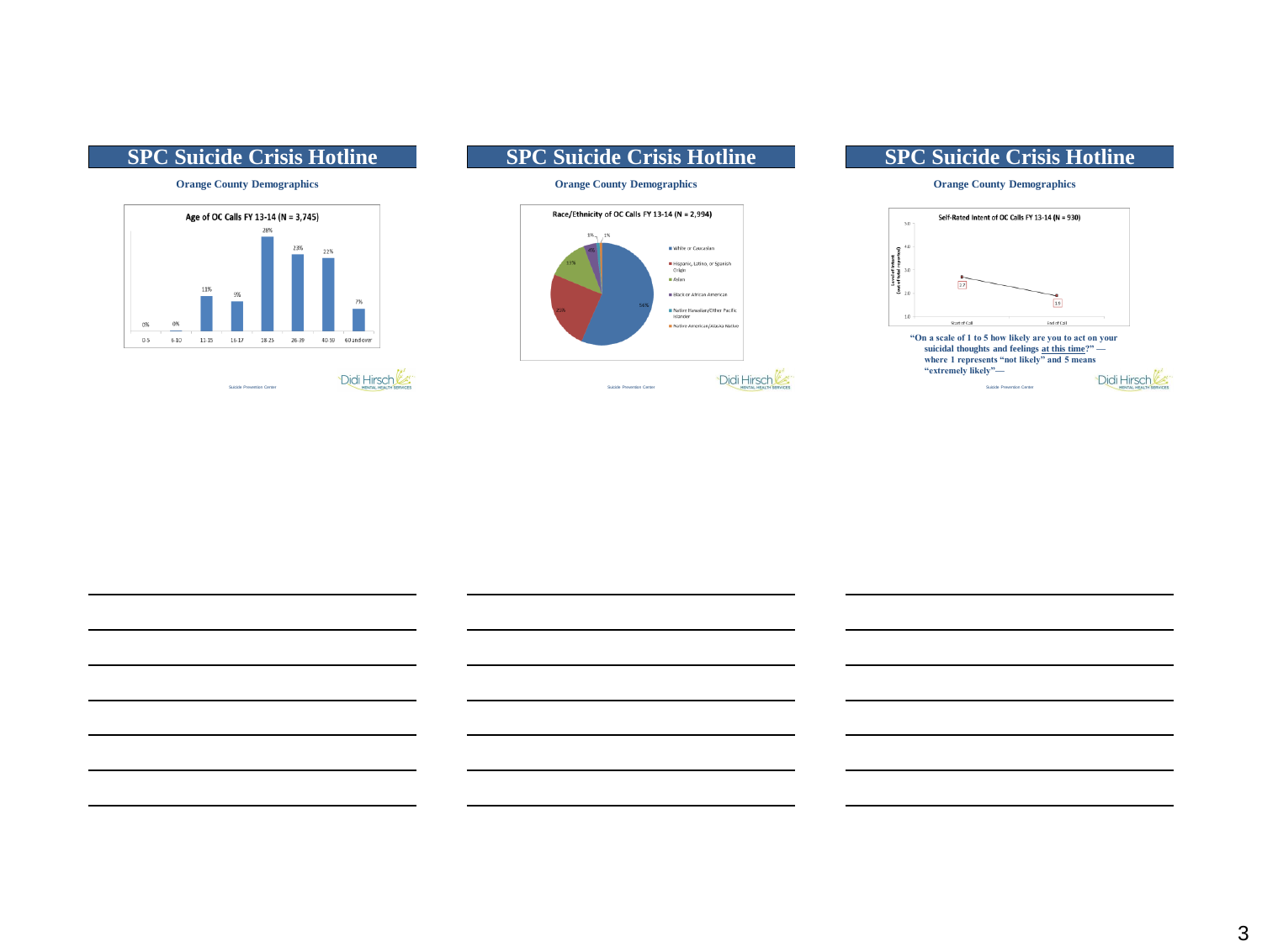#### **SPC Suicide Crisis Hotline** *Narrative* **Survivor Services** • **Survivors After Suicide** *Bereavement Groups* • **Survivor Support Services** *Individual & Family Bereavement Counseling & SOSA* • **Survivor Support Languages** *English, Spanish, Farsi, Arabic, Korean, Vietnamese* • **New: Adult Survivors Of a Suicide Attempt** Support Groups • **187 group sessions**



Didi Hirsch

# **Survivor Support Services**

#### **2013/2014 Statistics**

- **502 individual counseling sessions**
- **3,054 participants in training activities**
- **26,926 participants served in outreach**



Didi Hirsch Suicide Prevention Center

Suicide Prevention Center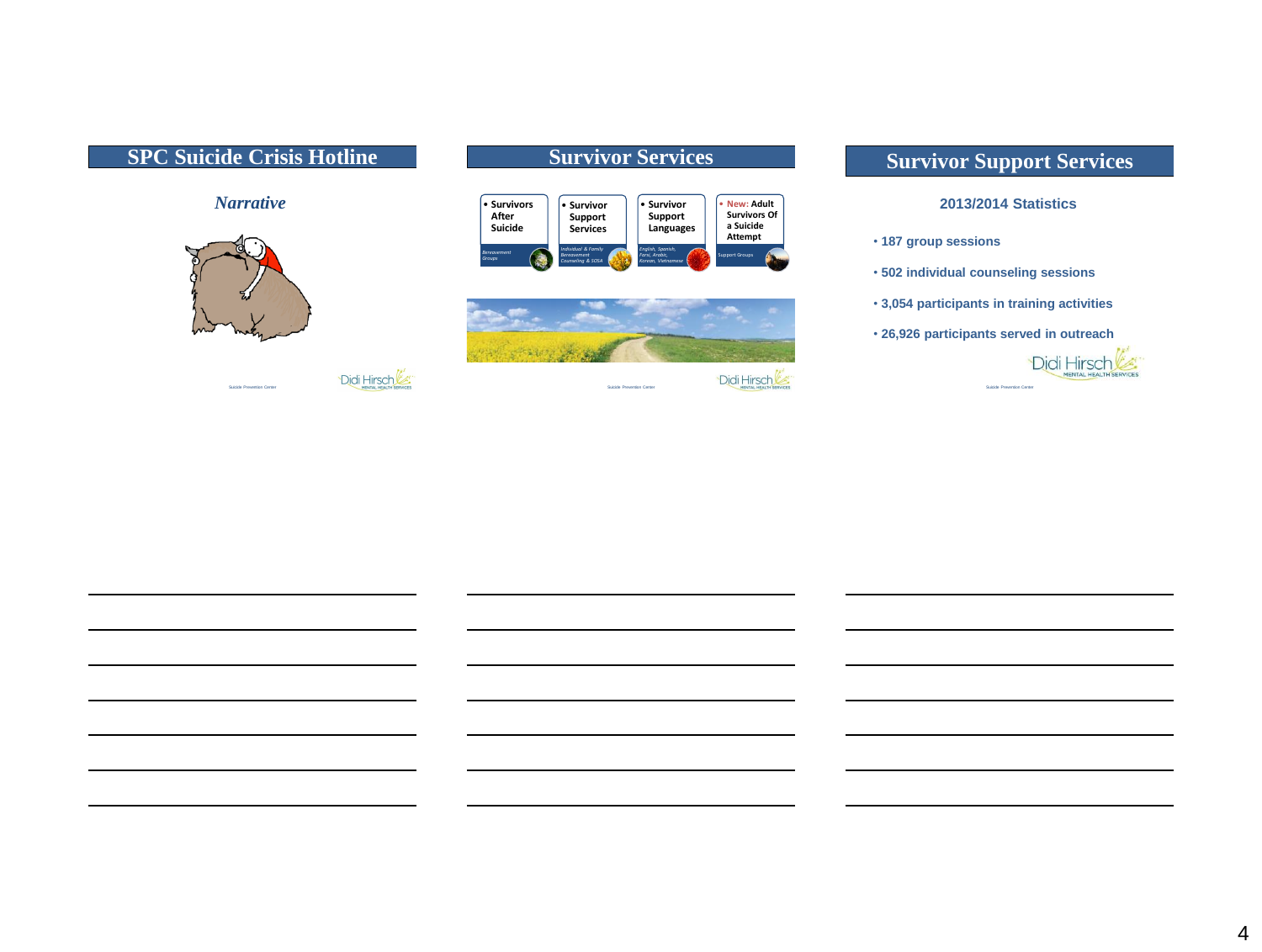# **Survivor Support Services**

**Didi Hirsch's Survivor Support Services offers the following to children, adolescents, adults and families:**

•**Individual Suicide Bereavement Counseling**

•**Family Suicide Bereavement Counseling**

•**Adult Survivors Of a Suicide Attempt Groups**

•**Suicide Bereavement Support Groups**

•**Suicide Prevention Trainings**

SIIS report, OCHCA 2009<br>\*\* Coroner's report 2011

Didi Hirsch Suicide Prevention Center

| <b>SPC Community Outreach</b>                                                                                                                       |                                                                                                          |                                                                                                                  |
|-----------------------------------------------------------------------------------------------------------------------------------------------------|----------------------------------------------------------------------------------------------------------|------------------------------------------------------------------------------------------------------------------|
| <b>Educational</b><br><b>Presentations</b>                                                                                                          | <b>Trainings</b>                                                                                         | <b>Public</b><br><b>Awareness</b>                                                                                |
| · Schools<br>• Religious/Spiritual<br><b>Organizations</b><br>• Volunteer<br><b>Organizations</b><br>• Anyone who wants<br>to become more<br>aware! | • Mental and<br><b>Medical Health</b><br>• Law Enforcement<br><b>Professionals</b><br>• College Students | • Health and<br><b>Resource Fairs</b><br>• Public Events<br>• Media<br><b>Announcements</b><br>• Reducing Stigma |
|                                                                                                                                                     | <b>Ruinida Provention Center</b>                                                                         |                                                                                                                  |

#### **SPC Resources**

- **Suicide Prevention Hotline 1-877-727-4747 (Toll free: OC & LA)**
- **Survivors Support Services** 
	- **Arabic/Farsi: 1-714-917-0440**
	- **Korean: 1-714-527-6561**
	- **Vietnamese: 1-714-839-4441**
	- **English and Spanish: 1-714-547-0885**
- **Community Outreach-Presentations, trainings, health fairs etc.**
	- **Arabic/Farsi: 1-714-917-0440**
	- **Korean: 1-714-839-4441**
	- **Vietnamese: 1-714-839-4441**
	- **English and Spanish: 1-714-547-0885**

Suicide Prev